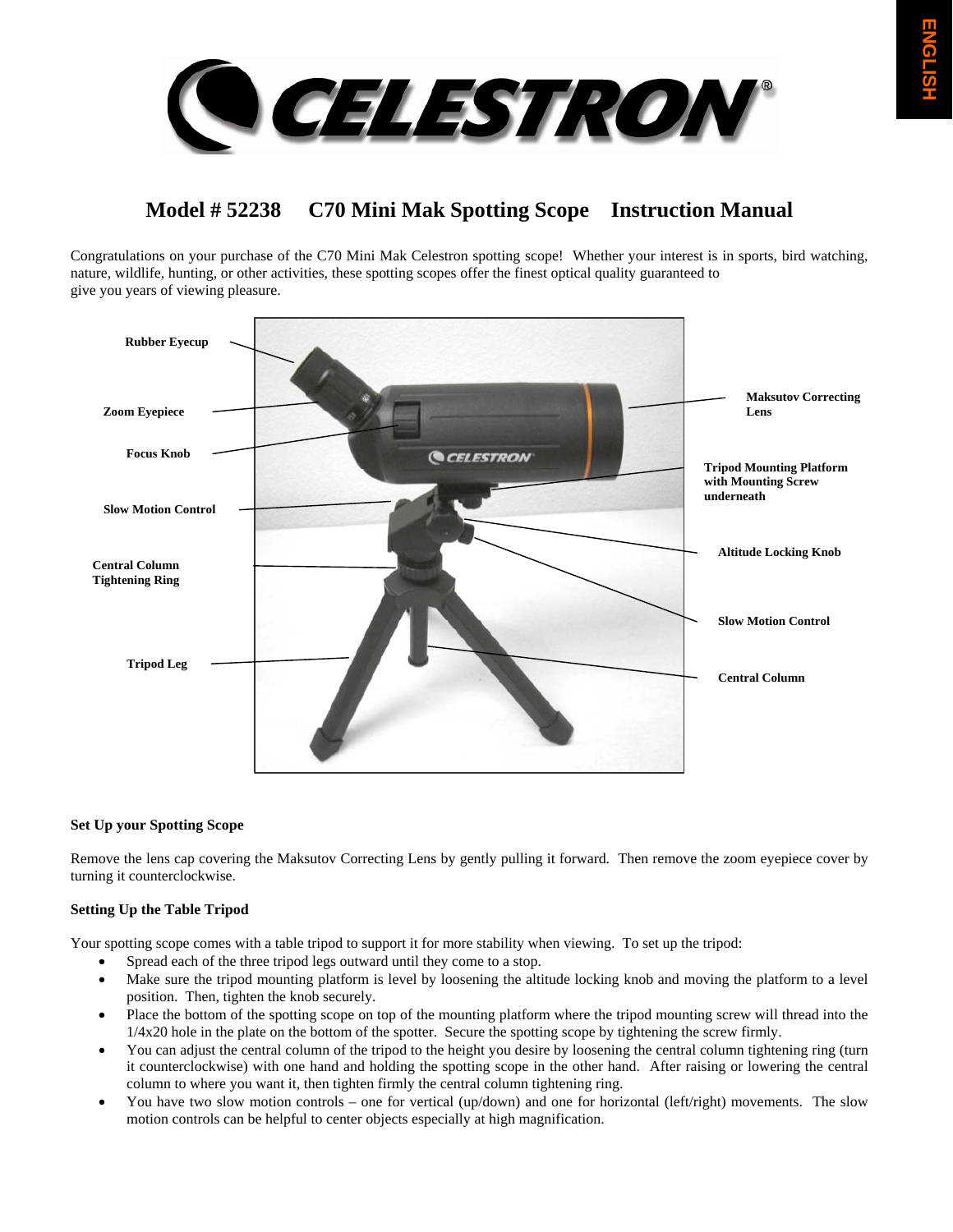## **Optional Tripod**

For extra steady views or for doing photography, it is recommended that you use a medium/heavy duty photo/video tripod.

### **Using the Rubber Eyecup**

The zoom eyepiece includes a soft rubber eyecup for eyeglass wearers. Fold down the rubber eyecups to observe the full field of view when wearing eyeglasses. If you do wear eyeglasses, leave the rubber eyecup in the up position.

## **Before Looking Through Your Spotting Scope --- A Word of Caution!**

 **Never look directly at the Sun with the naked eye or with your spotting scope. Permanent eye damage may result.** 

#### **Observing with your Spotting Scope**

Rotate the zoom eyepiece to the 25x position. Rotate the zoom eyepiece to change the power level of the spotting scope. Refocus as needed. The brightest and widest field of view will always be at the lowest power.

#### **Focusing**

To focus, slowly rotate the focuser knob until the image in the eyepiece is clear and sharp. Refocusing is usually required if the power is changed. If you feel the focus knob no longer moves any further (in either direction), then you have reached the end of the travel range -- don't try to force it to go further but you should refocus by turning in the opposite direction. Once an image is in focus, turn the knob clockwise to focus on a closer object and counterclockwise for a more distant object.

#### **Photography with Digital Cameras**

You can use your digital camera (and some 35mm SLR cameras) to take photos with your spotting scope. Celestron offers a Universal Digital Camera Adapter (Model # 93626) which makes it easy to attach a digital camera to your C70 Mak spotting scope. Follow your cameras instructions for exposure information, etc. You will have to experiment to get the settings correct.

## **1.25" Eyepiece Adapter**

This adapter is included with your spotting scope. It allows you to use astronomical 1.25" eyepieces so you can have various powers and wider fields of view for specific usages. To install the adapter, you will remove the zoom eyepiece (turn it hard counterclockwise to unthread it), thread the 1.25" adapter where the zoom eyepiece goes, then put your 1.25" eyepiece into the adapter and tighten the thumb screw to hold the eyepiece in place. The pictures left to right below demonstrate the assembly.









#### **Maintenance**

To protect your spotting scope when not being used, put on all lens covers and the lens cap to keep the optics clean and then put the scope in the soft carrying case. If your optics need cleaning, use an optics cleaning kit and follow the instructions.

|                                       | <b>Specifications</b>                                   |                                   |
|---------------------------------------|---------------------------------------------------------|-----------------------------------|
| $A$ perture $-70$ mm                  | Eye Relief $-22$ mm @ 25x                               | Water Resistant                   |
| Focal Length $-750$ mm                | Near Focus $-16$ ft. (5m)                               | Length $-11\frac{1}{2}$ " (292mm) |
| Magnification $-25x$ to 75x           | <b>Optical Coatings – Multi-Coated</b>                  | Weight $-35oz(992g)$              |
| Angular Field of View $-1.25^{\circ}$ | Linear Field of View $\omega$ 1000 yds –                |                                   |
| @ $25x \& 0.66^{\circ}$ @ 75x         | 66ft @ 25x & 35ft @ 75x                                 |                                   |
| Note                                  | All specifications are subject to change without notice |                                   |

#### **Warranty**

The C70 Spotting Scope has the Celestron No Fault Limited Lifetime Warranty for the U.S.A. and Canadian customers. For complete details of eligibility and for warranty information on customers in other countries visit the Celestron website.



2835 Columbia St. Torrance, California 90503 U.S.A.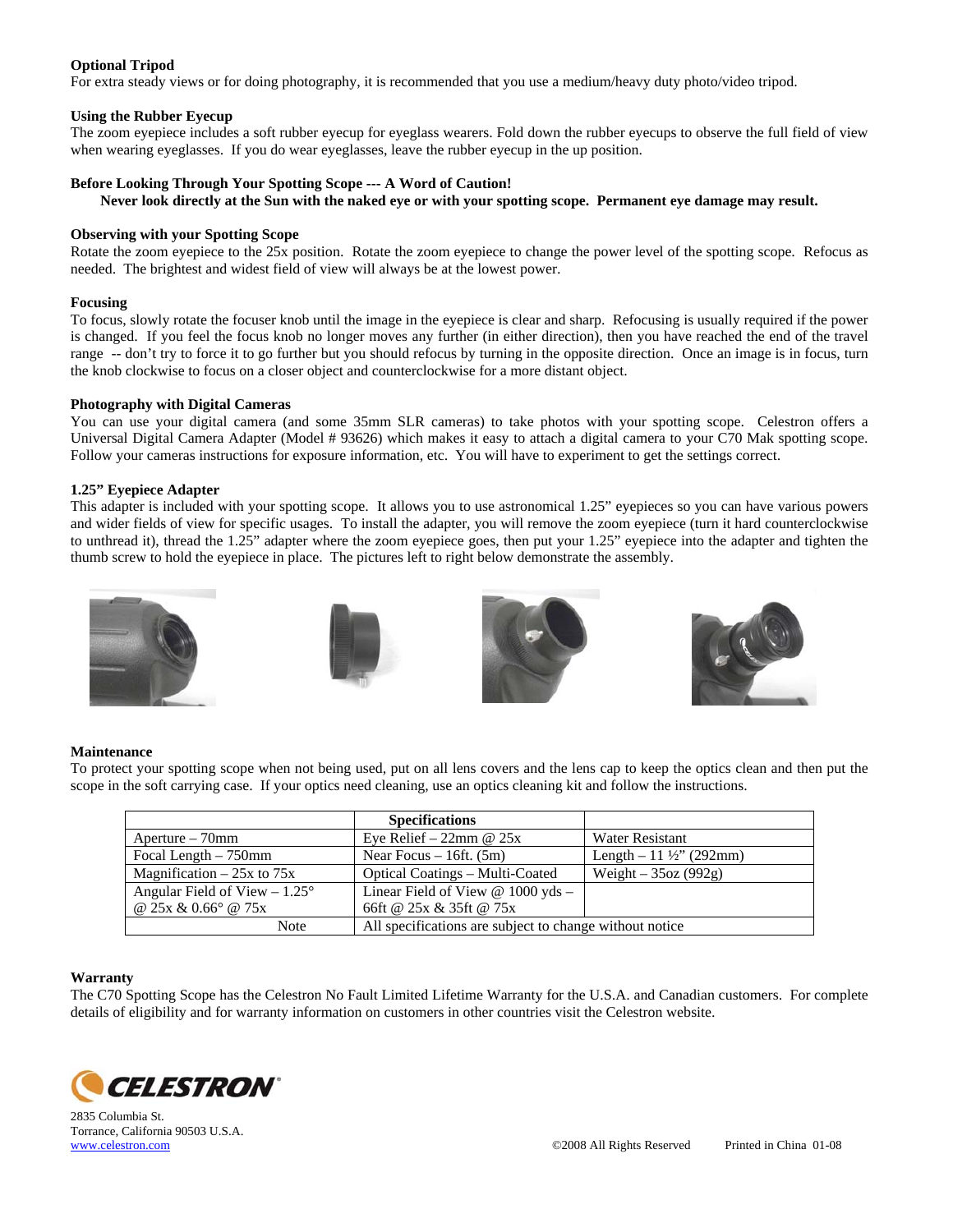

# **Modell 52238 C70 Mini Mak Spotting-Scope Bedienungsanleitung**

Herzlichen Glückwunsch zum Kauf des C70 Mini Mak Spotting-Scopes von Celestron! Ob Sie sich für Sport, Vogelbeobachtung, die Natur, wild lebende Tiere, die Jagd oder andere Aktivitäten interessieren, diese Spotting-Scopes bieten Ihnen die feinste optische Qualität, die Ihnen beeindruckende Beobachtungserlebnisse über viele Jahre hinweg garantieren wird.



# **Einrichtung des Spotting-Scopes**

Entfernen Sie den Objektivdeckel, mit dem das Maksutov-Korrekturobjektiv geschützt ist, indem Sie ihn vorsichtig nach vorn abziehen. Entfernen Sie dann den Deckel des Zoom-Okulars, indem Sie ihn gegen den Uhrzeigersinn drehen.

# **Aufbau des Tischstativs**

Ihr Spotting-Scope wird mit einem Tischstativ geliefert, das als Stütze bei der Beobachtung dient und für Stabilität sorgt. Aufbau des Stativs:

- Ziehen Sie alle drei Beine des Stativs bis zum Anschlag nach außen.
- Stellen Sie sicher, dass die Montageplattform des Stativs waagerecht ist, indem Sie den Höhen-Feststellknopf losdrehen und die Plattform in eine waagerechte Position bringen. Drehen Sie dann den Knopf fest an.
- Setzen Sie das Unterteil des Spotting-Scopes oben auf die Montageplattform, wo die Stativ-Befestigungsschraube in die 1/4x20-Öffnung in der Platte am Unterteil des Spotters eingeschraubt wird. Sichern Sie das Spotting-Scope, indem Sie die Schraube fest anziehen.
- Die Mittelsäule des Stativs kann auf die gewünschte Höhe eingestellt werden, indem der Feststellring der Mittelsäule mit einer Hand gelöst wird (gegen den Uhrzeigersinn drehen) und das Spotting-Scope mit der anderen Hand festgehalten wird. Nachdem die Mittelsäule auf die gewünschte Höhe angehoben oder abgesenkt wurde, muss der Feststellring der Mittelsäule fest zugedreht werden.
- Ihnen stehen zwei Zeitlupen-Kontrollkabel zur Verfügung eines für vertikale (auf/ab) und eines für horizontale (links/rechts) Bewegungen. Die Zeitlupen-Kontrollkabel können sich beim Zentrieren von Objekten als hilfreich erweisen, besonders bei hoher Vergrößerung.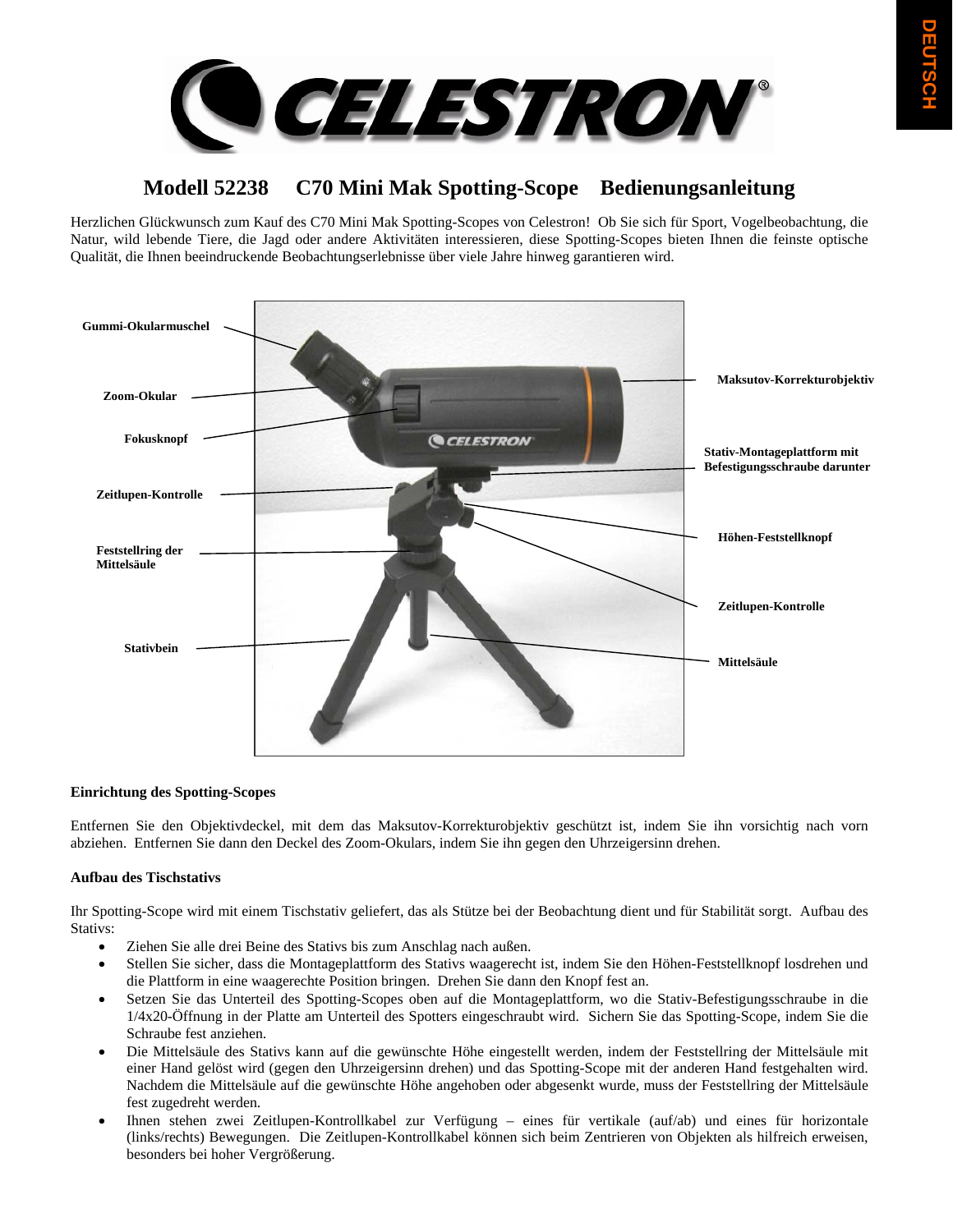## **Optionales Stativ**

Für besonders stabile Beobachtungspositionen und für Fotoaufnahmen wird die Verwendung eines Foto-/Videostativs für mittlere/hohe Beanspruchung empfohlen.

## **Verwendung der Gummi-Okularmuschel**

Das Zoom-Okular umfasst eine weiche Gummi-Okularmuschel für Brillenträger. Falten Sie die Gummi-Okularmuscheln nach unten, um das gesamte Sichtfeld zu beobachten, wenn Sie eine Brille tragen. Wenn Sie keine Brille tragen, lassen Sie die Gummi-Okularmuschel in der hochgestellten Position.

## **Bevor Sie durch das Spotting-Scope schauen --- ein Wort der Warnung!**

 **Niemals mit bloßem Auge direkt oder durch das Spotting-Scope in die Sonne gucken. Sie könnten permanenten Augenschaden davontragen.** 

## **Beobachtungen mit dem Spotting-Scope**

Drehen Sie das Zoom-Okular in die 25x-Position. Drehen Sie das Zoom-Okular, um die Vergrößerungsstufe des Spotting-Scopes zu ändern. Stellen Sie nach Bedarf die Bildschärfe nach. Das hellste und breiteste Sichtfeld erhalten Sie immer mit der geringsten Vergrößerung.

## **Fokussierung**

Zur Scharfstellung drehen Sie den Fokussierknopf langsam, bis das Bild im Okular klar und scharf ist. Bei geänderter Vergrößerung muss in der Regel neu fokussiert werden. Wenn Sie das Gefühl haben, dass der Fokussierknopf sich nicht weiter bewegen lässt (in eine Richtung), haben Sie das Ende des Bewegungsbereichs erreicht. Versuchen Sie nicht, mit Gewalt weiter zu drehen, sondern fokussieren Sie neu, indem Sie in die entgegengesetzte Richtung drehen. Wenn das Bild scharf gestellt ist, drehen Sie den Knopf im Uhrzeigersinn, um ein näher gelegenes Objekt anzuvisieren, und gegen den Uhrzeigersinn, um ein weiter entferntes Objekt anzuvisieren.

## **Fotografie mit Digitalkameras**

Sie können Ihre Digitalkamera (und manche 35-mm-SLR-Kameras) verwenden, um Fotos mit Ihrem Spotting-Scope zu machen. Celestron bietet einen Universaladapter für Digitalkameras (Modell 93626) an, der den Aufsatz einer Digitalkamera am C70 Mak Spotting-Scope erleichtert. Befolgen Sie die Bedienungsanleitung der Kamera für Belichtungsinformationen etc. Um die richtigen Einstellungen zu erhalten, werden Sie experimentieren müssen.

## **1,25"-Okularadapter**

Dieser Adapter ist im Lieferumfang Ihres Spotting-Scopes enthalten. Er ermöglicht die Verwendung von 1,25"-Okularen, so dass Sie verschiedene Vergrößerungen und breitere Sichtfelder für Spezialanwendungen erhalten können. Um den Adapter zu installieren, entfernen Sie das Zoom-Okular (mit Druckanwendung gegen den Uhrzeigersinn abdrehen), drehen den 1,25"-Adapter an der Stelle des Zoom-Okulars ein, setzen das 1,25"-Okular in den Adapter ein und ziehen die Daumenschraube fest, damit das Okular fest sitzt. Die nachstehenden Bilder illustrieren den Montagevorgang (von links nach rechts).









## **Pflege**

Um Ihr Spotting-Scope bei Nichtgebrauch zu schützen, setzen Sie alle Objektivabdeckungen und -deckel auf, um die Optik sauber zu halten, und legen Sie dann das Spotting-Scope in die weiche Tragetasche. Wenn Ihre Optik gereinigt werden muss, verwenden Sie ein Optik-Reinigungskit und befolgen Sie die Anleitung.

|                                        | <b>Technische Daten</b>                                           |                            |
|----------------------------------------|-------------------------------------------------------------------|----------------------------|
| Blendenöffnung $-70$ mm                | Augenabstand -22 mm bei 25x                                       | Wasserbeständig            |
| Brennweite $-750$ mm                   | Naheinstellung – 16 Fuß $(5 \text{ m})$                           | Länge - 11½" (292 mm)      |
| Vergrößerung $-25x$ bis 75x            | Optische Vergütung – Mehrfach-Vergütung                           | Gewicht – 35oz. $(992 g)$  |
| Winkelsichtfeld $-1,25^{\circ}$        | Linearsichtfeld bei 1000 Yards $(914 \text{ m}) - 66 \text{ FuB}$ |                            |
| bei $25x$ und $0.66^{\circ}$ bei $75x$ | (20 m) bei 25x und 35 Fuß (10,7 m) bei 75x                        |                            |
| <b>Hinweis</b>                         | Alle Spezifikationen können ohne                                  | Mitteilung geändert werden |

## **Garantie**

US- und kanadischen Kunden wird für das C70 Spotting-Scope die eingeschränkte "No Fault"-Garantie auf Lebenszeit von Celestron gewährt. Umfassende Einzelheiten zur Qualifikation und Garantieinformationen für Kunden in anderen Ländern finden Sie auf der Celestron-Website.



2835 Columbia St. Torrrance, California 90503 USA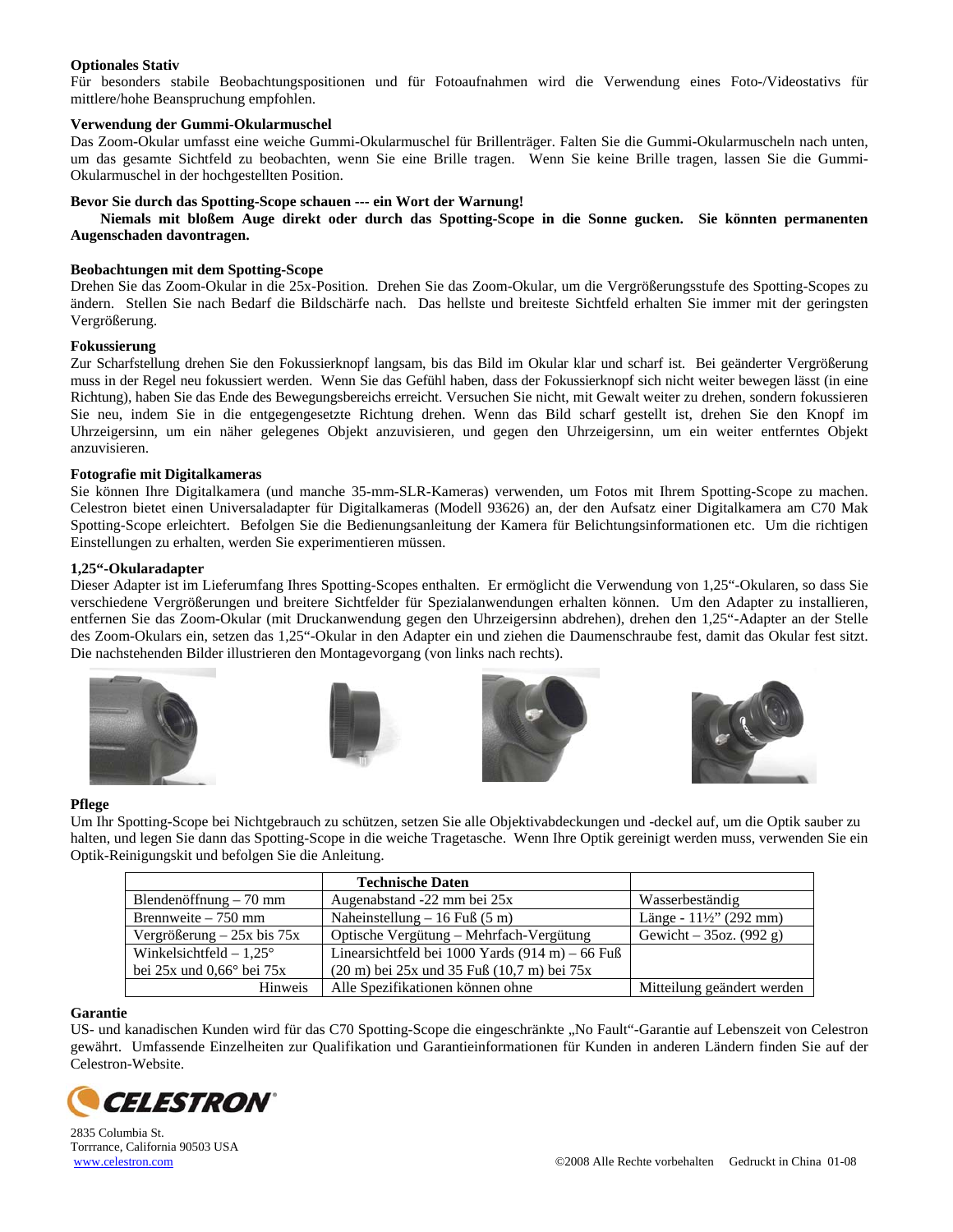

# **Modelo Nº 52238 Telescopio terrestre C70 Mini Mak Manual de instrucciones**

Le felicitamos por su compra del telescopio terrestre C70 Mini Mak de Celestron. Bien esté interesado en deportes, en observar aves o la naturaleza, o en la vida salvaje, caza u otras actividades, estos telescopios ofrecen la mejor calidad óptica que le garantiza años de satisfacción.



## **Ensambalje del telescopio terrestre**

Retire la tapa que cubre las lentes de corrección Maksutov y tire suavemente de ella. A continuación quite la cubierta de la pieza ocular del zoom girándola hacia la izquierda.

## **Cómo ensamblar el trípode**

Su telescopio viene con un trípode de mesa para ofrecerle más estabilidad al usarlo. Si desea montar su trípode:

- Extienda cada pata del trípode hacia afuera hasta que lleguen a su punto de estabilidad.
- La plataforma de montaje del trípode se nivela al aflojar el botón de bloqueo de la altitud y moviendo la plataforma a una posición nivelada. A continuación, apriete bien el botón.
- Coloque la parte inferior del telescopio en la parte superior de la plataforma de montaje donde se enroscará el tornillo de montaje del trípode en el orificio de ¼ por 20 situado en la placa de la parte inferior del telescopio. Estabilice el telescopio enroscando bien el tornillo.
- Puede ajustar la columna central del trípode a una altura conveniente aflojando la rueda de ajuste de la columna central (gire hacia la izquierda) con una mano y sujetando el telescopio con la otra. Al elevar o bajar la columna central a la altura deseada, apriete firmemente la rueda de ajuste de la columna central.
- Existen dos controles de movimiento lento: uno para el movimiento vertical (arriba y abajo) y el otro para el horizontal (izquierda y derecha). Los controles de movimiento lento pueden ayudarlo a centrar objetos especialmente a gran aumento.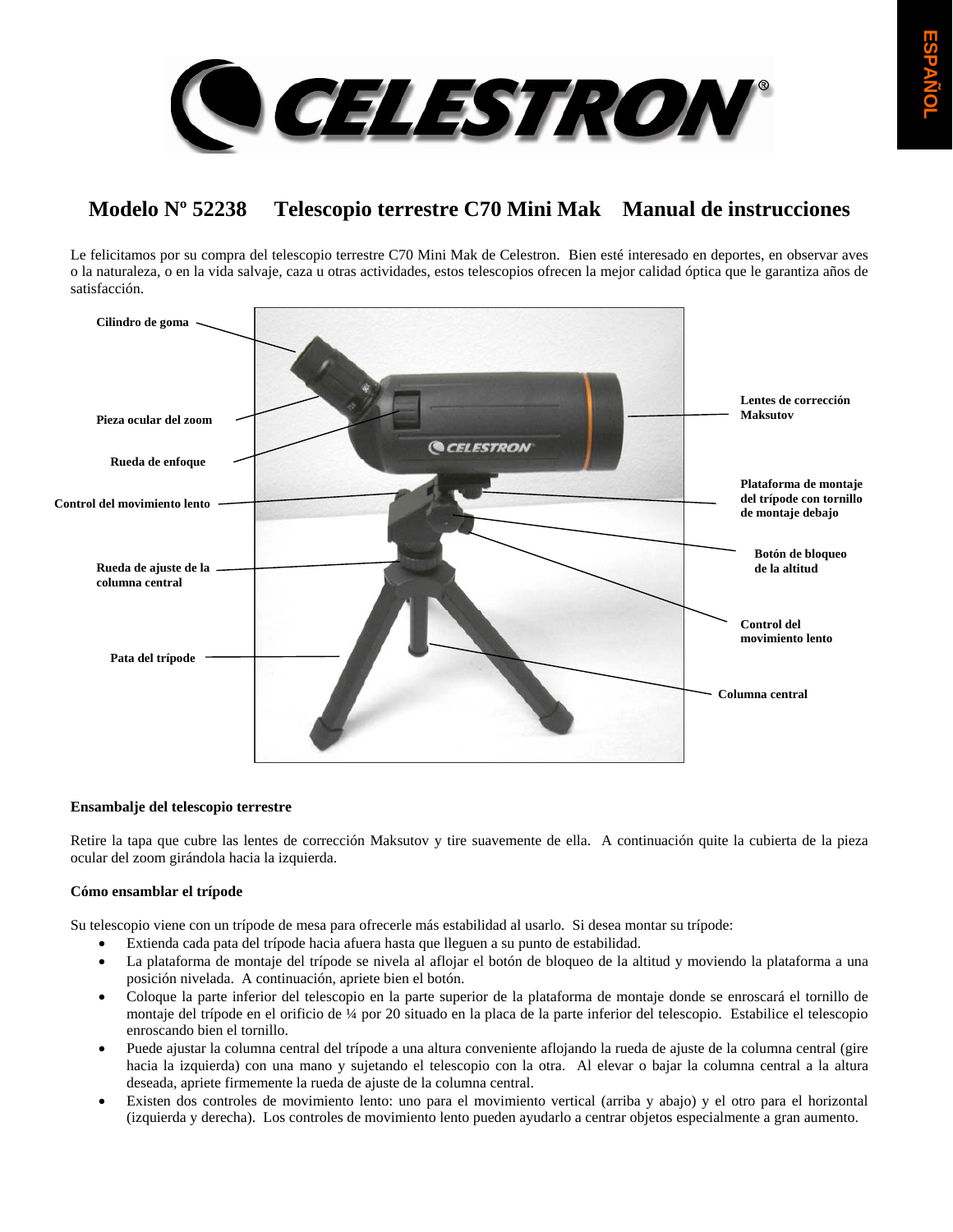# **Trípode opcional**

Para poder visualizar con más estabilidad o para tomar fotografías, se recomienda que utilice un trípode para cámaras de video o fotos de resistencia de media a alta.

## **Uso del cilindro ocular de goma**

La pieza ocular del zoom incluye un cilindro de goma para aquellos que llevan gafas. Doble hacia abajo el cilindro de goma para observar el campo completo de visualización cuando lleve puestas gafas. Si no lleva gafas, deje el cilindro de goma hacia arriba.

### **Antes de mirar por el telescopio lea estas precauciones.**

 **Nunca mire directamente al sol con el telescopio terrestre o con sus ojos descubiertos. Pueden producirse daños permanentes en los ojos.** 

#### **Observaciones con el telescopio**

Gire el zoom hacia la posición de 25x. Gire la pieza ocular del zoom para cambiar el nivel de potencia del telescopio. Vuelva a enfocar si fuera necesario. El campo de visualización más claro y ancho estará siempre en la mínima potencia.

## **Enfoque**

Para enfocar, gire lentamente la rueda de enfoque hasta que la imagen en el ocular se vea con claridad. El reenfoque es necesario por lo general si se cambia la potencia. Si siente que la rueda de enfoque no se mueve más en ninguna dirección, es porque ha llegado al final de su movimiento permitido; no fuerce su movimiento pero tendrá que enfocar de nuevo girándolo en la dirección contraria. Una vez enfocada la imagen, gire la rueda hacia la derecha para enfocar un objeto más cercano y hacia la izquierda para enfocar uno más lejano.

#### **Fotografías con cámaras digitales**

Puede utilizar su cámara digital (y algunas cámaras SLR de 35 mm) para tomar fotos con su telescopio. Celestron le ofrece un adaptador universal para cámaras digitales (Modelo Nº 93626) que facilita el montaje de su telescopio C70 Mak a una cámara digital. Siga las instrucciones de la cámara sobre su uso y experimente con ella para configurarla correctamente.

## **Adaptador del ocular de 1,25 pulg. (32 mm)**

Este adaptador viene incluido con su telescopio. Le permite utilizar oculares astronómicos de 32 mm (1,25 pulg.) con el fin de poder tener varias potencias y campos de visualización más amplios para usos específicos. Para instalar el adaptador tendrá que quitar la pieza ocular del zoom (girar con fuerza hacia la izquierda para desenroscarlo), enrosque el adaptador de 32 mm (1,25 pulg.) donde va el zoom y coloque a continuación el ocular de 32 mm (1,25 pulg.) en el adaptador apretando el tornillo para sujetarlo en su lugar. Las fotos de izquierda a derecha que se muestran a continuación le demuestran el montaje.









#### **Mantenimiento**

Para proteger su telescopio cuando no lo esté utilizando, coloque todas las tapas y cubiertas de las lentes para mantener limpias las piezas ópticas y ponga el telescopio en su estuche. Si debe limpia las piezas ópticas, utilice un limpiador especial para dichas piezas y siga las instrucciones de limpieza.

|                                     | <b>Especificaciones</b>                                            |                                 |
|-------------------------------------|--------------------------------------------------------------------|---------------------------------|
| Apertura $-70$ mm                   | Distancia de pupila a la lente $-22$ mm a $25x$                    | Resistente al agua              |
| Distancia focal $-750$ mm           | Enfoque de cerca – 16 pies $(5 \text{ m})$                         | Distancia – 11,5 pulg. (292 mm) |
| Aumento – de $25x$ a $75x$          | Recubrimiento óptico - Multirrecubrimiento                         | Peso – 35 onzas (992 g)         |
| Campo visual angular $1,25^{\circ}$ | Campo visual lineal a 1000 yardas $(914 \text{ m}) - 66$           |                                 |
| a 25x y 0,66 $^{\circ}$ a 75x       | pies (20 m) a 25x y 35 pies (10,7 m) a 75x                         |                                 |
| Nota:                               | Todas las especificaciones están sujetas a cambio sin notificación |                                 |

## **Garantía**

El telescopio C70 tiene la garantía limitada de responsabilidad objetiva durante la vida útil del producto de Celestron para los clientes de EE.UU. y Canadá. Para obtener todos los detalles sobre el derecho de los clientes y la información sobre la garantía en otros países, visite el sitio Web de Celestron.



2835 Columbia St. Torrance, CA 90503 EE.UU.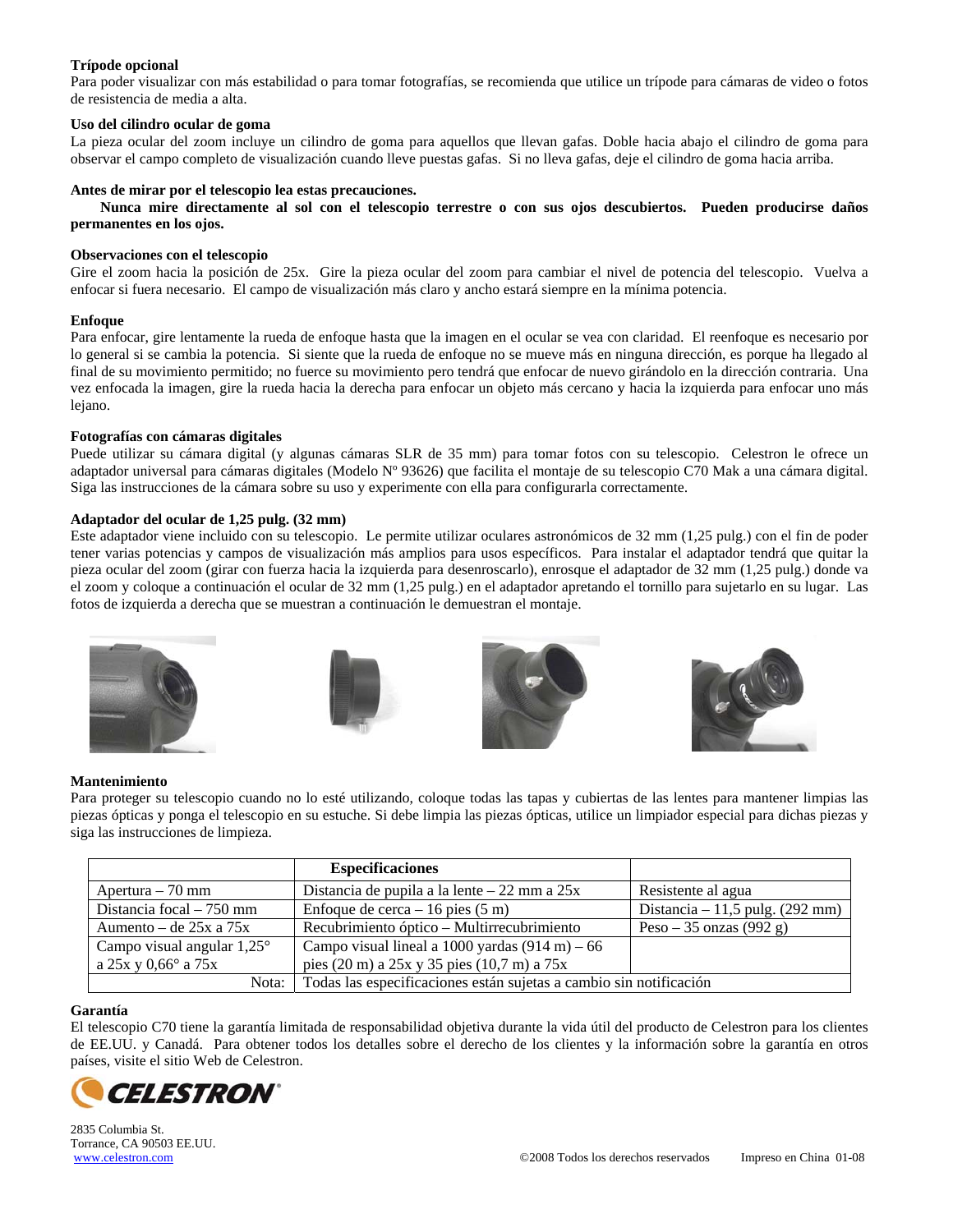

# **Modèle n° 52238 Longue-vue Mini Mak C70 Manuel de l'utilisateur**

Nous vous félicitons d'avoir fait l'acquisition d'une longue-vue Mini Mak C70 Celestron ! Que vous vous intéressiez aux sports ou à l'observation des oiseaux, de la faune et de la flore, à la chasse ou à d'autres occupations, ces longues-vues offrent la meilleure qualité optique garantie pour en profiter des années durant.



## **Installation de votre longue-vue**

Retirez le cache de la lentille qui recouvre la lame correctrice Maksutov en le tirant délicatement vers l'avant. Retirez ensuite le cache de l'oculaire zoom en le tournant dans le sens antihoraire.

# **Installation du trépied de table**

Votre longue-vue est fournie avec un trépied de table assurant la stabilité nécessaire à une observation précise. Pour installer le trépied :

- Écartez chacun des pieds du trépied en pleine extension.
- Vérifiez que la plate-forme de montage du trépied est à niveau en desserrant le bouton de blocage de l'altitude et en déplaçant la plate-forme pour la mettre à niveau. Serrez ensuite fermement le bouton.
- Placez la partie inférieure de la longue-vue sur la partie supérieure de la plate-forme de montage à l'endroit où la vis de montage du trépied se visse dans le trou de 1/4x20 dans la plate-forme situé sur la partie inférieure de la longue-vue. Fixez solidement la longue-vue en serrant fermement la vis.
- Vous pouvez ajuster la colonne centrale du trépied à la hauteur voulue en desserrant la bague de serrage de la colonne centrale (en tournant dans le sens antihoraire) d'une main tout en maintenant la longue-vue de l'autre main. Après avoir relevé ou abaissé la colonne centrale à la hauteur voulue, serrez fermement la bague de serrage de la colonne centrale.
- Cette longue-vue est équipée de deux molettes de contrôle lent une pour les déplacements verticaux (haut/bas) et one l'autre pour les déplacements horizontaux (gauche/droite). Les molettes de contrôle lent permettent de centre plus facilement des objets, particulièrement avec un fort grossissement.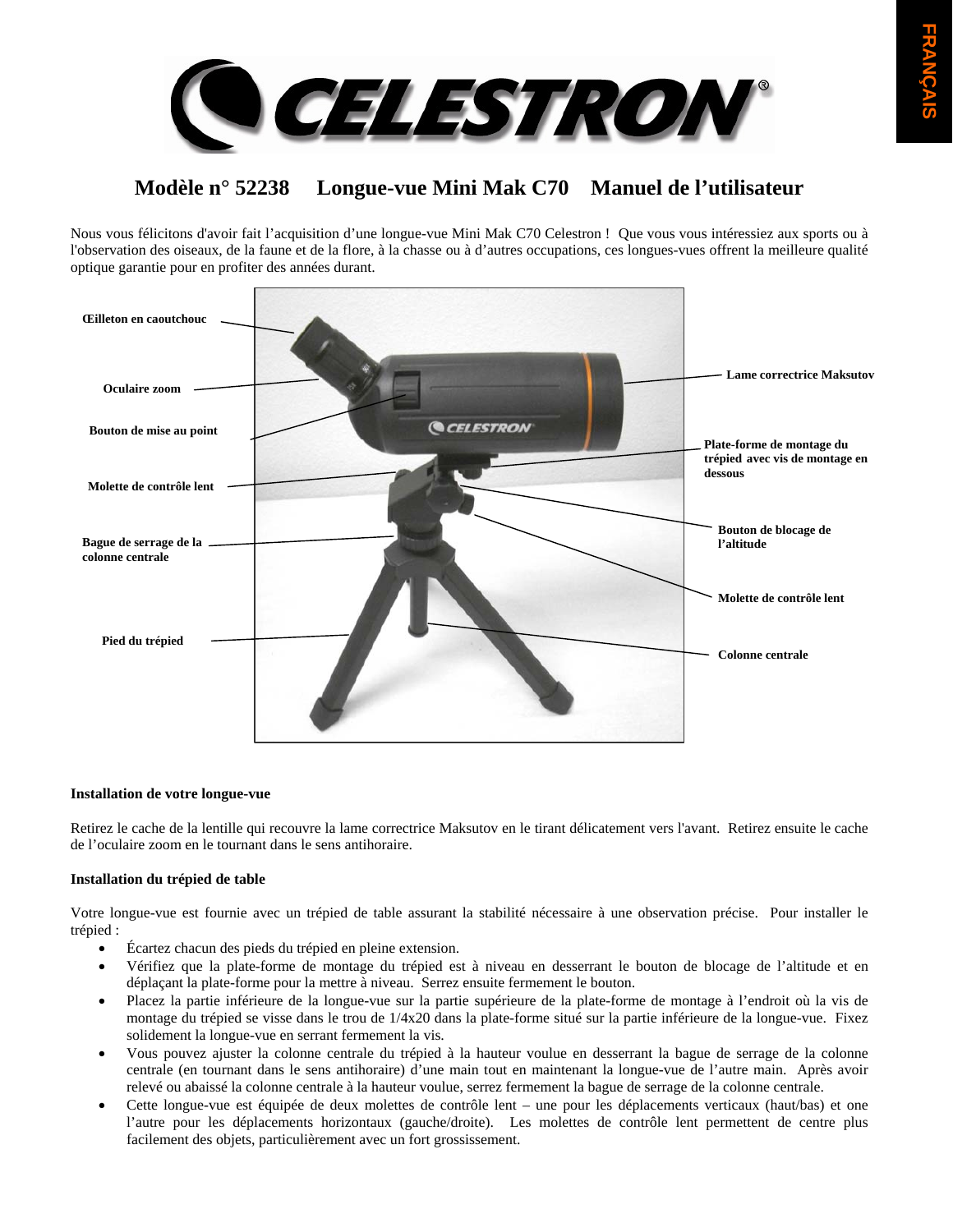## **Trépied en option**

Pour assurer une plus grande stabilité des observations ou pour faire de la photographie, il est recommandé d'utiliser un trépied photo/vidéo de stabilité moyenne à élevée.

## **Utilisation de l'œilleton en caoutchouc**

L'oculaire zoom est doté d'un œilleton en caoutchouc souple pour les porteurs de lunettes. Repliez les œilletons en caoutchouc pour observer la totalité du champ de vision lorsque vous mettez des lunettes. Si vous ne portez pas des lunettes, laissez l'oeilleton en caoutchouc en position relevée.

## **Avant toute observation avec votre longue-vue, respectez cette consigne de sécurité !**

## **Ne regardez jamais directement le soleil à l'œil nu ou avec votre longue-vue pour éviter tout risque de dommage oculaire permanent.**

### **Observation avec la longue-vue**

Tournez l'oculaire zoom sur la position 25x. Tournez l'oculaire zoom pour varier la puissance de grossissement de la longue-vue. Refaites la mise au point si nécessaire. La puissance de grossissement la plus faible est celle qui permet d'obtenir le champ de vision le plus net et le plus important.

#### **Mise au point**

Pour effectuer la mise au point, tournez lentement le bouton de mise au point jusqu'à l'obtention d'une image claire et nette dans l'oculaire. Il est généralement nécessaire de refaire une mise au point si la puissance de grossissement a été modifiée. Si vous constatez que le bouton de mise au point refuse d'aller plus loin (dans un sens ou dans un autre), c'est que vous êtes parvenu en bout de course – ne forcez pas pour avancer, mais refaites la mise au point en partant dans la direction opposée. Une fois l'image focalisée, tournez le bouton dans le sens antihoraire pour effectuer une mise au point sur un objet plus rapproché et dans le sens antihoraire pour un objet éloigné.

#### **La photographie avec des appareils photos numériques**

Vous pouvez utiliser votre appareil photo numérique (ainsi que certains appareils photos SLR 35 mm) pour prendre des photos avec votre longue-vue. Celestron offre un adaptateur universel pour appareil photo numérique (modèle n° 93626) permettant de fixer facilement votre appareil photo numérique sur votre longue-vue C70 Mak. Suivez le mode d'emploi de votre appareil photo concernant l'exposition et autres. Il vous faudra ensuite expérimenter pour trouver les bons réglages.

## **Adaptateur pour oculaire de 1,25 po (32 mm)**

Cet adaptateur est livré avec votre longue-vue. Il vous permet d'utiliser des oculaires astronomiques de 1,25 po afin que vous disposiez de puissances de grossissement et de champs de vision variés pour des utilisations précises. Pour installer l'adaptateur, retirez l'oculaire zoom (débloquez-le en tournant vigoureusement dans le sens antihoraire pour le dévisser), puis visser l'adaptateur de 1,25 po sur l'emplacement de l'oculaire zoom avant d'installer l'oculaire de 1,25 po sur l'adaptateur. Resserrez ensuite la vis moletée pour maintenir l'oculaire en position. La procédure de montage est illustrée ci-dessous de gauche à droite.









#### **Entretien**

Pour protéger votre longue-vue lorsqu'elle n'est pas utilisée, remettez en place tous les caches ainsi que celui de la lentille pour préserver les optiques et rangez la longue-vue dans son étui de transport souple. S'il faut nettoyer les optiques, utilisez un kit de nettoyage pour optiques en suivant le mode d'emploi.

|                                              | <b>Spécifications</b>                                                                   |                                         |
|----------------------------------------------|-----------------------------------------------------------------------------------------|-----------------------------------------|
| Ouverture $-70$ mm                           | Dégagement oculaire $-22$ mm à $25x$                                                    | Résistant à l'eau                       |
| Distance focale $-750$ mm                    | Mise au point minimum $-16$ pieds $(5 \text{ m})$                                       | Longueur – 11 $\frac{1}{2}$ po (292 mm) |
| Grossissement – $25x$ à $75x$                | Revêtements optiques – Multicouches                                                     | Poids $-35oz$ (992g)                    |
| Champ de vision angulaire $-$                | Champ de vision linéaire à 1000 verges $(914 \text{ m}) - 66$                           |                                         |
| 1,25 $\degree$ à 25x et 0,66 $\degree$ à 75x | pieds (20 m) à 25x et 35 pieds (10,7 m) à 75x                                           |                                         |
| Remarque                                     | Toutes les spécifications sont soumises à des modifications sans notification préalable |                                         |

#### **Garantie**

La longue-vue C70 bénéficie d'une garantie à vie sans égard à la responsabilité pour les acheteurs résidant aux États-unis et au Canada. Pour tout complément d'information sur l'application de la garantie et autres dispositions concernant les clients d'autres pays, consultez le site web de Celestron.



2835 Columbia St. Torrance, Californie 90503 U.S.A.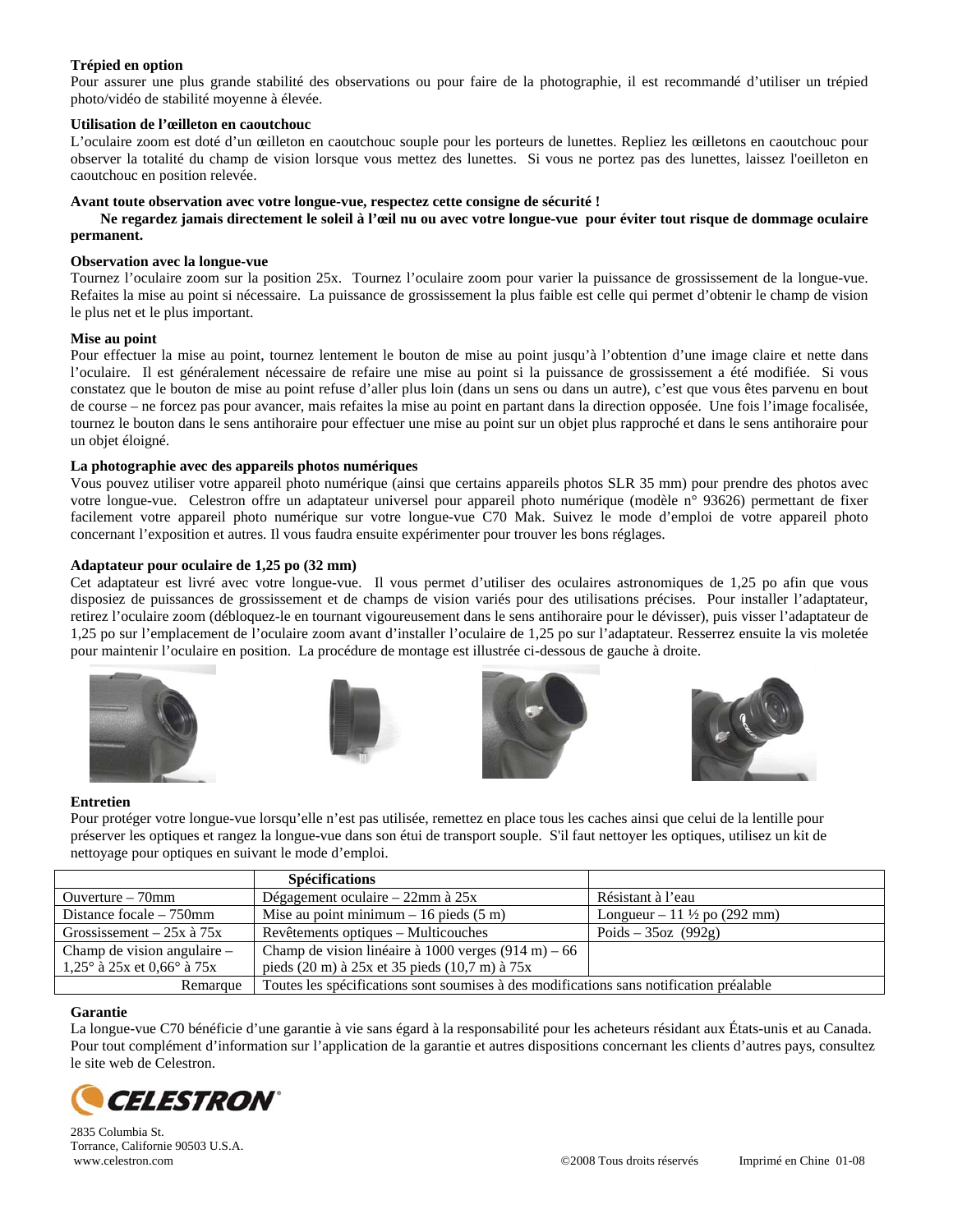

# **Modello N. 52238 Spotting scope C70 Mini Mak Manuale di istruzioni**

Congratulazioni per il vostro acquisto dello spotting scope C70 Mini Mak Celestron! Che siate interessati a sport, osservazione di uccelli, natura, animali selvatici, caccia o altre attività, questo spotting scope vi offre l'ottica della migliore qualità, che garantisce anni di osservazioni impagabili.



# **Approntamento dello spotting scope**

Togliete il cappuccio situato sopra la lente di correzione Maksutov, tirandolo in avanti delicatamente. Poi rimuovete il coperchio dell'oculare dello zoom girandolo in senso antiorario.

# **Approntamento del treppiedi da tavolo**

Lo spotting scope ha in dotazione un treppiedi da tavolo per sostenerlo e conferirgli maggiore stabilità durante le osservazioni. Per approntare il treppiedi:

- Allargate completamente ciascuna delle tre gambe del treppiedi.
- Assicuratevi che la base di montaggio del treppiede sia livellata, allentando la manopola di bloccaggio dell'altezza e spostando la piattaforma secondo la necessità. Poi serrate bene la manopola.
- Disponete il fondo dello spotting scope in cima alla piattaforma di montaggio, dove la vite di montaggio del treppiedi si avvita nel foro da ¼ x 20 nella piastra sul fondo del cercatore. Fissate lo spotting scope serrando bene la vite.
- Potete regolare la colonna centrale del treppiedi all'altezza desiderata allentando l'anello di serraggio della colonna centrale (girare in senso antiorario) con una mano e tenendo con l'altra lo spotting scope. Dopo aver sollevato o abbassato la colonna centrale fino alla posizione desiderata, serratela fermamente con l'anello di serraggio relativo.
- Disponete di due controlli del movimento lento, uno per i movimenti verticali (su e giù) e l'altro per quelli orizzontali (sinistra/destra). I controlli del movimento lento possono essere utili per centrare gli oggetti, specialmente quando si usa un alto livello di ingrandimento.